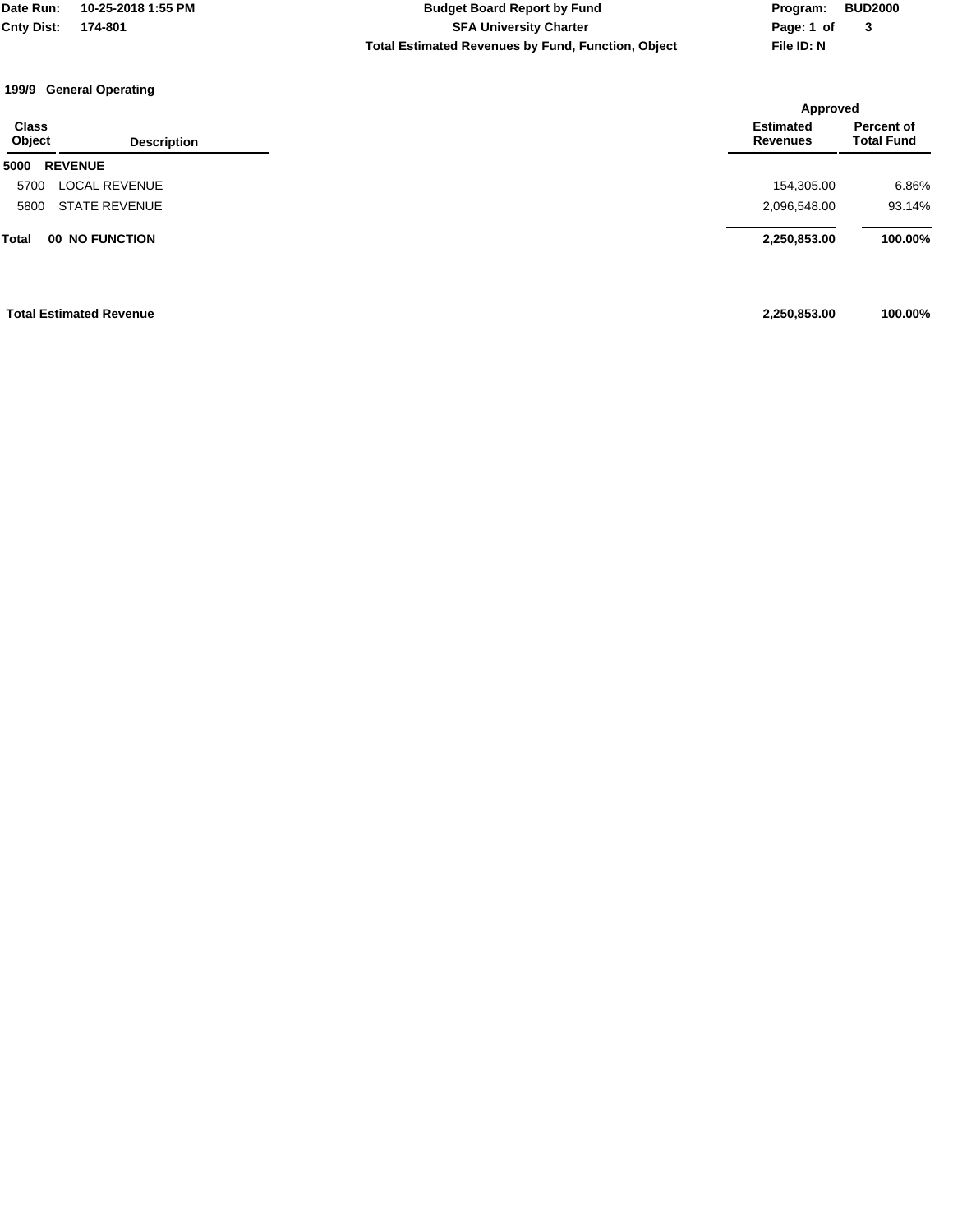## **Total Appropriations by Fund, Function, Object File ID: N Cnty Dist: 174-801 SFA University Charter Date Run: 10-25-2018 1:55 PM Budget Board Report by Fund Program: BUD2000**

**Page: 2 of 3**

### **199/9 General Operating**

|                        |                                       | <b>Approved</b>       |                                 |  |
|------------------------|---------------------------------------|-----------------------|---------------------------------|--|
| <b>Class</b><br>Object | <b>Description</b>                    | <b>Appropriations</b> | Percent of<br><b>Total Fund</b> |  |
|                        | <b>11 INSTRUCTION</b>                 |                       |                                 |  |
| 6100                   | <b>SALARIES</b>                       | 1,380,151.28          | 59.07%                          |  |
| 6200                   | <b>CONTRACTED SERVICES</b>            | 49,035.00             | 2.10%                           |  |
| 6300                   | SUPPLIES AND MATERIALS                | 51,500.00             | 2.20%                           |  |
| 6400                   | OTHER OPERATING COSTS                 | 36,000.00             | 1.54%                           |  |
| 6600                   | CAPITAL OUTLAY (OVER \$5000)          | .00                   | .00%                            |  |
| Total                  | <b>11 INSTRUCTION</b>                 | 1,516,686.28          | 64.91%                          |  |
|                        | <b>13 CURR DEV &amp; INST STF DEV</b> |                       |                                 |  |
| 6100                   | SALARIES                              | 43,497.64             | 1.86%                           |  |
| Total                  | 13 CURR DEV & INST STF DEV            | 43,497.64             | 1.86%                           |  |
|                        | 23 SCHOOL LEADERSHIP                  |                       |                                 |  |
|                        | 6100 SALARIES                         | 42,758.21             | 1.83%                           |  |
| Total                  | 23 SCHOOL LEADERSHIP                  | 42,758.21             | 1.83%                           |  |
|                        | <b>31 GUIDANCE/COUNSELING SV STU</b>  |                       |                                 |  |
|                        | 6100 SALARIES                         | 84,828.93             | 3.63%                           |  |
| Total                  | <b>31 GUIDANCE/COUNSELING SV S</b>    | 84,828.93             | 3.63%                           |  |
|                        | 33 HEALTH SERVICES-NURSE              |                       |                                 |  |
| 6100                   | SALARIES                              | 9,331.20              | .40%                            |  |
| 6300                   | SUPPLIES AND MATERIALS                | 1,000.00              | .04%                            |  |
| Total                  | 33 HEALTH SERVICES-NURSE              | 10,331.20             | .44%                            |  |
|                        | <b>35 FOOD SERVICES</b>               |                       |                                 |  |
| 6200                   | <b>CONTRACTED SERVICES</b>            | 170,000.00            | 7.28%                           |  |
| 6300                   | SUPPLIES AND MATERIALS                | .00                   | .00%                            |  |
| Total                  | <b>35 FOOD SERVICES</b>               | 170,000.00            | 7.28%                           |  |
|                        | <b>41 GENERAL ADMINISTRATION</b>      |                       |                                 |  |
| 6100                   | SALARIES                              | 154,737.72            | 6.62%                           |  |
| 6200                   | CONTRACTED SERVICES                   | 12,250.00             | .52%                            |  |
| 6300                   | SUPPLIES AND MATERIALS                | .00                   | .00%                            |  |
| 6400                   | OTHER OPERATING COSTS                 | 6,500.00              | .28%                            |  |
| Total                  | <b>41 GENERAL ADMINISTRATION</b>      | 173,487.72            | 7.43%                           |  |
|                        | 51 PLANT MAINTENANCE/OPERATIONS       |                       |                                 |  |
| 6200                   | <b>CONTRACTED SERVICES</b>            | 191,100.00            | 8.18%                           |  |
| 6300                   | SUPPLIES AND MATERIALS                | 25,000.00             | 1.07%                           |  |
| 6400                   | OTHER OPERATING COSTS                 | 6,000.00              | .26%                            |  |
| Total                  | 51 PLANT MAINTENANCE/OPERA            | 222,100.00            | 9.51%                           |  |
|                        | 53 DATA PROCESSING SVCS               |                       |                                 |  |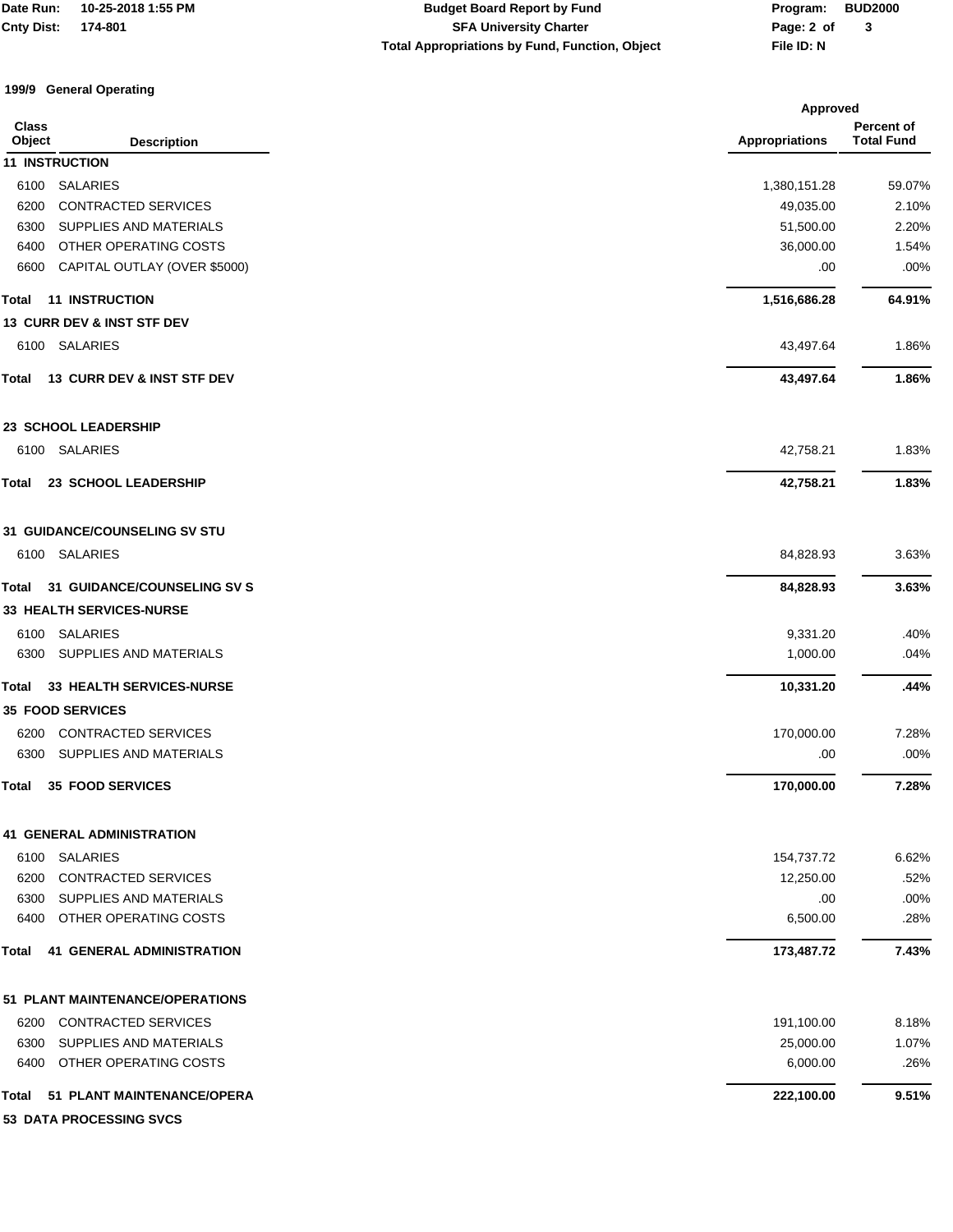| <b>Date Run:</b>  | 10-25-2018 1:55 PM | <b>Budget Board Report by Fund</b> | Program:   | <b>BUD2000</b> |
|-------------------|--------------------|------------------------------------|------------|----------------|
| <b>Cnty Dist:</b> | 174-801            | <b>SFA University Charter</b>      | Page: 3 of |                |

**Total Appropriations by Fund, Function, Object File ID: N**

**Page: 3 of 3**

#### **199/9 General Operating**

|                                |                                | Approved              |                                 |
|--------------------------------|--------------------------------|-----------------------|---------------------------------|
| <b>Class</b><br>Object         | <b>Description</b>             | <b>Appropriations</b> | Percent of<br><b>Total Fund</b> |
| <b>53 DATA PROCESSING SVCS</b> |                                |                       |                                 |
| <b>SALARIES</b><br>6100        |                                | 37,451.17             | 1.60%                           |
| 6200                           | CONTRACTED SERVICES            | 32,846.00             | 1.41%                           |
| 6300                           | SUPPLIES AND MATERIALS         | 500.00                | .02%                            |
| 6400                           | OTHER OPERATING COSTS          | 2,000.00              | .09%                            |
| Total                          | <b>53 DATA PROCESSING SVCS</b> | 72,797.17             | 3.12%                           |
| <b>Total Appropriations</b>    |                                | 2,336,487.15          | 100.00%                         |
| Fund 199/9 Totals              |                                |                       |                                 |
| <b>Balance</b>                 |                                | .00                   | .00%                            |
| <b>Estimated Revenue</b>       |                                | 2,250,853.00          | 100.00%                         |
| <b>Appropriations</b>          |                                | 2,336,487.15          | 100.00%                         |
|                                |                                |                       |                                 |
| <b>Grand Totals</b>            |                                |                       |                                 |
| $B - I - I - I$                |                                | $\sim$                |                                 |

| <b>Balance</b>           | .00          |
|--------------------------|--------------|
| <b>Estimated Revenue</b> | 2,250,853.00 |
| <b>Appropriations</b>    | 2.336.487.15 |

**End of Report**